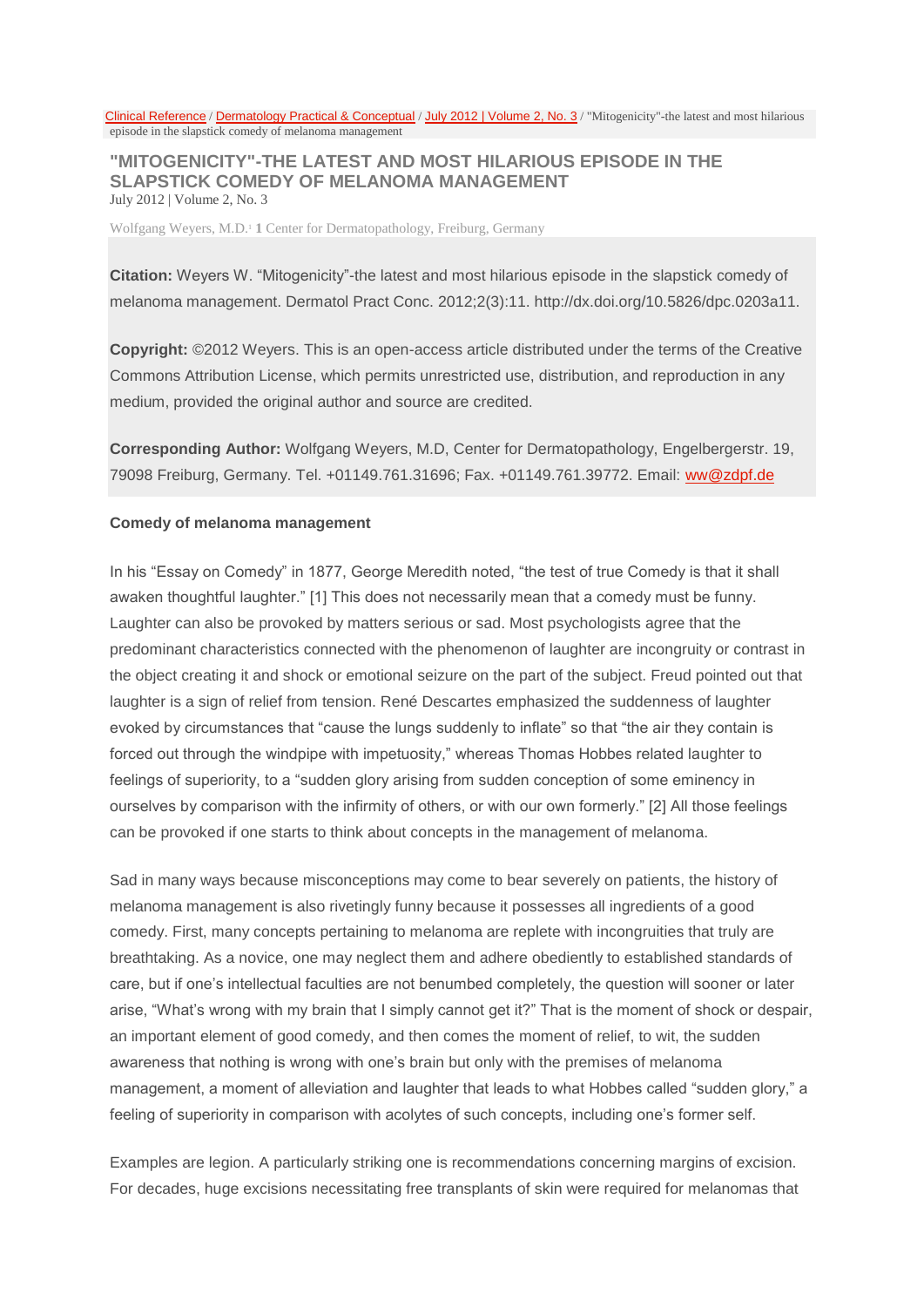already had been removed completely. The fable was spread, and believed throughout the world, that excision of a scar and a chunk of healthy skin could prevent death from melanoma. When in the 1970s margins of excision were reduced for thin melanomas, basic principles of logic were violated even more flagrantly. Margins of excision were adjusted to the risk of nodal and visceral metastases, rather than the risk of persistence of the neoplasm at the primary site, as if excision of some skin around the site of a primary cutaneous melanoma of the leg or trunk could have any effect on metastases in the groin, lung, or liver. Moreover, the horizontal margin of excision was not adjusted to the horizontal extent of the melanoma but to the vertical one. If one told a kindergarten child that, when searching for a hidden treasure, one needs to dig a wider hole the deeper the treasure is buried, the child would probably pause briefly and then burst out in laughter. The same reaction would be very healthy for surgeons required by current standards of care to perform wider excisions for thicker melanomas. [3]

Ready for another joke? Since Clark advanced the current classification of malignant melanoma in 1969, nodular melanoma was considered to be the most dangerous type. Whenever the nodular type came into play, extra centimetres of skin were added to the already generous margins of excision, elective lymph node dissections were performed, and hyperthermic perfusions of the limbs with cytostatics were considered. But what is nodular melanoma? Clark defined it by "dermal invasion throughout the lesion, wherever there is intraepidermal growth. . . . If this growth extends beyond the width of 3 rete ridges in any section, the tumor is classified as a superficial spreading melanoma." [4] According to this definition, one can never be sure that one is dealing with a nodular melanoma. If the definition of nodular melanoma seems to be fulfilled because the intraepidermal component does not extend beyond the dermal one for more than 3 rete ridges in 10 or 20 step sections, this could easily be the case in the 21st section. Moreover, those who attach prognostic significance to the nodular type claim, in effect, that prognosis of an advanced melanoma is not determined by its thickness of 3 or 4 mm, but by demonstration of an increased number of intraepidermal melanocytes for only 3, rather than 4, rete ridges beyond the peripheral margins of the dermal nodule, i.e., a difference of maybe 0.1 mm. And those who contend that a few melanoma cells confined to the epidermis have an independent effect on prognosis are the same who aver that a wholly intraepidermal proliferation of melanoma cells carries no risk at all, who even claim that there is "no biologic evidence that in situ melanoma is a malignant disease." [5] How about that for an incongruity?

It must be acknowledged that, after many years of steadfast adherence to the concept of an especially grave prognosis of nodular melanoma, most statistics revealed no independent effect on prognosis, and the type of melanoma is no longer considered in staging systems. But whenever a statistical study suggests some prognostic effect, it keeps popping up. For example, in a recent analysis of patients with melanoma in whom sentinel lymph node biopsies (SLNB) had been performed, the authors found that "significant parameters upon SLN positivity were tumor thickness and nodular type of melanoma" and suggested that "in case of a nodular melanoma subtype SLNB should also be considered at a tumor thickness below 1 mm." [6] Sad to say, and at the same time hilariously funny, that lack of a few additional melanoma cells confined to the epidermis continues to determine management of melanoma in the 21st century.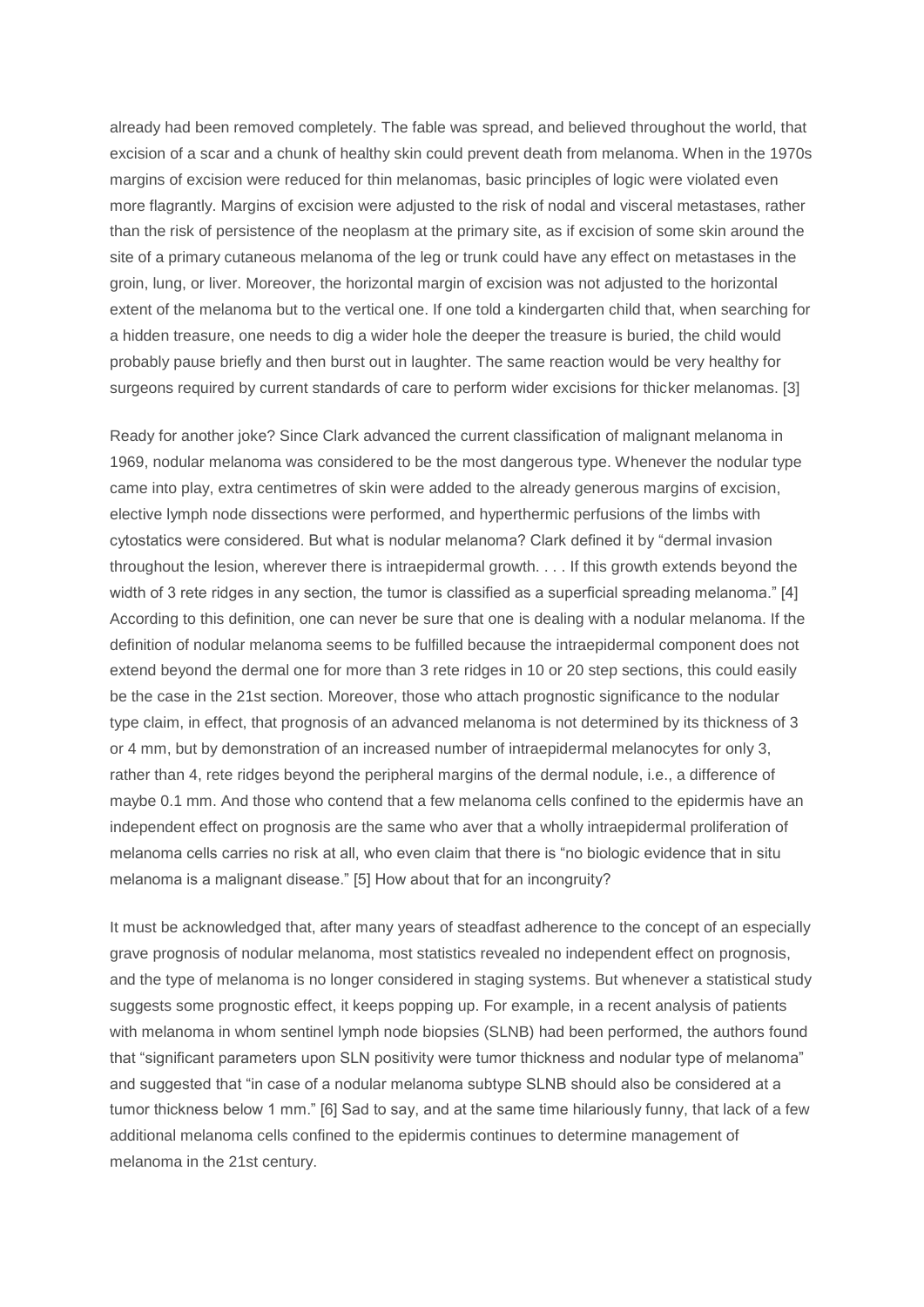Once one gets into telling jokes, one can go on and on because one joke reminds of another. That's also what makes a good comedy-one gag is not sufficient. Let me share with you another one: Every histopathologist and nearly all dermatologists and surgeons are fully aware of the fact that specimens shrink considerably following excision. Shrinkage by 30 to 40% of the original size is the rule, so that a neoplasm originally measuring 20 mm in diameter will have a diameter of only 12 or 13 mm when measured under the microscope. The degree of shrinkage varies greatly in dependence from factors such as anatomic site, age of patient, and time of fixation in formalin. [7,8] Measurement of size in histopathologic sections is also influenced by the way sections are cut. If they are not cut strictly perpendicularly to the surface of the skin but slightly obliquely, lesions will appear thicker than they actually are. Because of those foibles, measurements are necessarily imprecise. Factors related to the handling of specimens may easily influence the measured thickness of melanomas in the range of several tenths of millimeters. Nevertheless, when Breslow in 1970 introduced thickness of melanomas as a gauge for prognosis of them, he distinguished prognostic groups on the basis of one hundredth of a millimetre, and failure to mention the second decimal was regarded as imprecise for decades to come [9]. Breslow's exaggerated pursuit of precision was incorporated in all staging systems, and patients were often managed differently depending on whether their melanoma measured 0.75 or 0.76 mm in thickness. When those fraction numbers were finally substituted by whole numbers, namely, 1, 2, and 4 mm, in the staging system of the American Joint Committee on Cancer in 2001, that change was not caused by a sudden eruption of common sense but because the new categories were "more clinically convenient and widely used" and were no worse, in statistical analyses, than the fraction numbers used before. Inherent limitations in the accuracy of measurements were never considered. [10]

As if this were not risible enough, some authors even claimed that Mother Nature revealed itself in the second place after the decimal point. Based on statistical evaluation of survival rates, dermatologists of Harvard University and New York University calculated "natural break points for primary-tumor thickness in clinical stage 1 melanoma" that were said to be located between 0.84 and 0.85 mm, 1.69 and 1.70 mm, and 3.59 and 3.60 mm, respectively. They claimed, in earnest, that the risk of metastasis did not increase gradually, but "in quantum jumps" that were clearly defined by nature and signified "decisive events in the natural history of primary melanoma growth at these thickness values." [11] And these esoteric assumptions were not made by moony mystics but by renowned professors of medicine, including Martin Mihm, Alfred Kopf, Arthur J. Sober, and Thomas B. Fitzpatrick. In a comparison of the magnitude of madness and the magnitude of earthquakes, the 1906 San Francisco earthquake with values between 7.7 and 7.9 on the moment magnitude scale would be outnumbered easily by this article that deserves an 8.5 on the madness scale.

Like the moment magnitude scale for earthquakes, the magnitude scale for madness has no defined upper limit. The advantage of such a scale is its openness for new, unexpected events. Indeed, the "natural break points" for melanoma thickness have been topped by a new invention, "mitogenicity." Although this term is new, it has a relatively long history that needs to be told in order to convey a full sense for the comic. There was a time, not too long ago, when melanomas were said to begin as blueblack nodules usually resulting from malignant transformation of a nevus or "precancerous melanosis."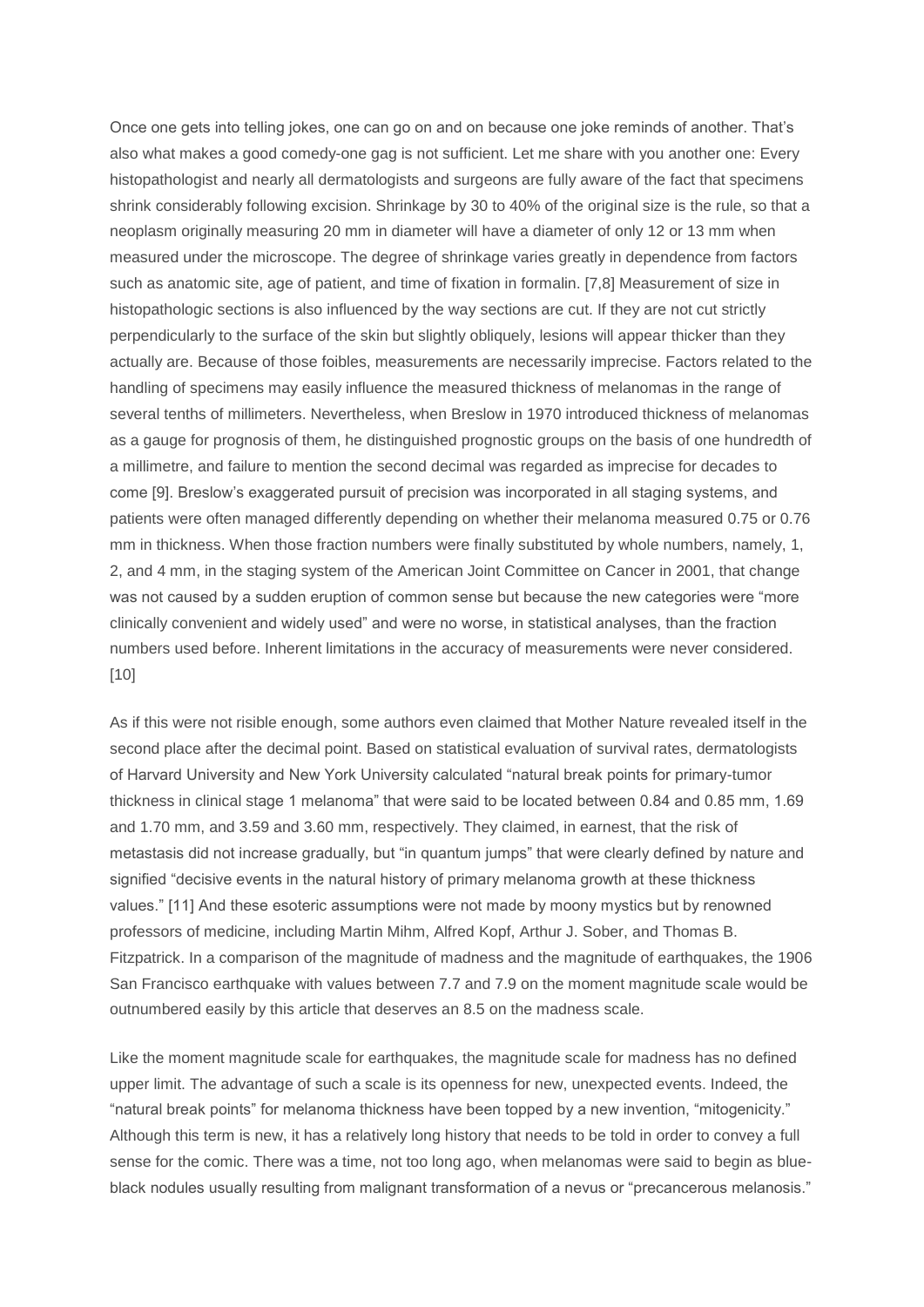This misconception was caused, in part, by a phenomenon found in many types of malignancies, but especially commonly in malignant melanoma, to wit, genetic instability that causes new populations of cells to develop. In the mid 20th century, melanomas were hardly ever excised in the absence of exophytic nodules. The latter were often composed of sheets of large, strikingly atypical cells with many mitotic figures that differed markedly from the adjacent flat portion of the melanoma where cells were smaller, less atypical, and mitotic figures hard to find. Those cytological differences furthered misinterpretation of the flat stage of melanoma as a benign precursor.

In the 1950s and 60s, criteria began to be established that allowed the flat stage of melanoma to be recognized for what it was. [12] This, however, implied that melanoma growth was not a wholly quantitative process but also involved qualitative alterations reflected in the development of circumscribed nodules composed of different types of cells. Those obvious qualitative changes were interpreted by Clark and coworkers as evidence for the relatively new hypothesis of multistep carcinogenesis. The conviction that melanoma was a model for multistep carcinogenesis was the foundation on which all later concepts were built, ranging from dysplastic nevi to the radial and vertical growth phase. When Clark in 1969 described the types of melanoma currently recognized, he noted that origin of melanoma from a nevus was "the exception rather than the rule." [4] Fifteen years later, in order to satisfy the concept of multistep carcinogenesis, he returned to the position that melanomas resulted from transformation of melanocytic nevi in what he called "six evident lesional steps of tumor progression," namely, "1) the common acquired melanocytic nevus; 2) a melanocytic nevus with lentiginous melanocytic hyperplasia, i.e., aberrant differentiation; 3) a melanocytic nevus with aberrant differentiation and nuclear atypia, i.e., melanocytic dysplasia; 4) the radial growth phase of primary melanoma; 5) the vertical growth phase of primary melanoma; and 6) metastatic melanoma." In regard to melanoma, he contended that "the radial growth phase is . . . not associated with metastasis, and it is hypothesized that such tumors do not have competence for metastasis. For a melanoma to acquire competence for metastasis it must progress to the next step of tumor progression-the vertical growth phase. This lesional step is characterized by the appearance of a new population of cells within the melanoma, not an expansion of the cells forming the pre-existing radial growth phase." [13]

In these words, Clark described accurately the qualitative change that can be noted in the growth of many advanced melanomas. However, circumscribed nodules arising in the midst of a larger melanoma are not always formed by a different population of cells. In many melanomas, cells of the exophytic nodule and of the adjacent flat component look just the same. Because those melanomas are also thick and associated commonly with metastases, Clark had to change his definitions in order to adhere to the concept of growth phases as distinct biologic steps of tumor progression; the definition of the vertical growth phase had to be expanded and that of the radial growth phase constricted. Clark still emphasized that "the vertical-growth phase may . . . give rise to cell populations commonly associated with metastatic disease, a phenomenon referred to as intralesional transformation," but evidence of "intralesional transformation" was no longer required for the vertical growth phase. Instead, Clark made the pronouncement: "Invasion to levels III, IV, and V is, by definition, the vertical-growth phase." [5] In other words, nature was no longer observed but defined,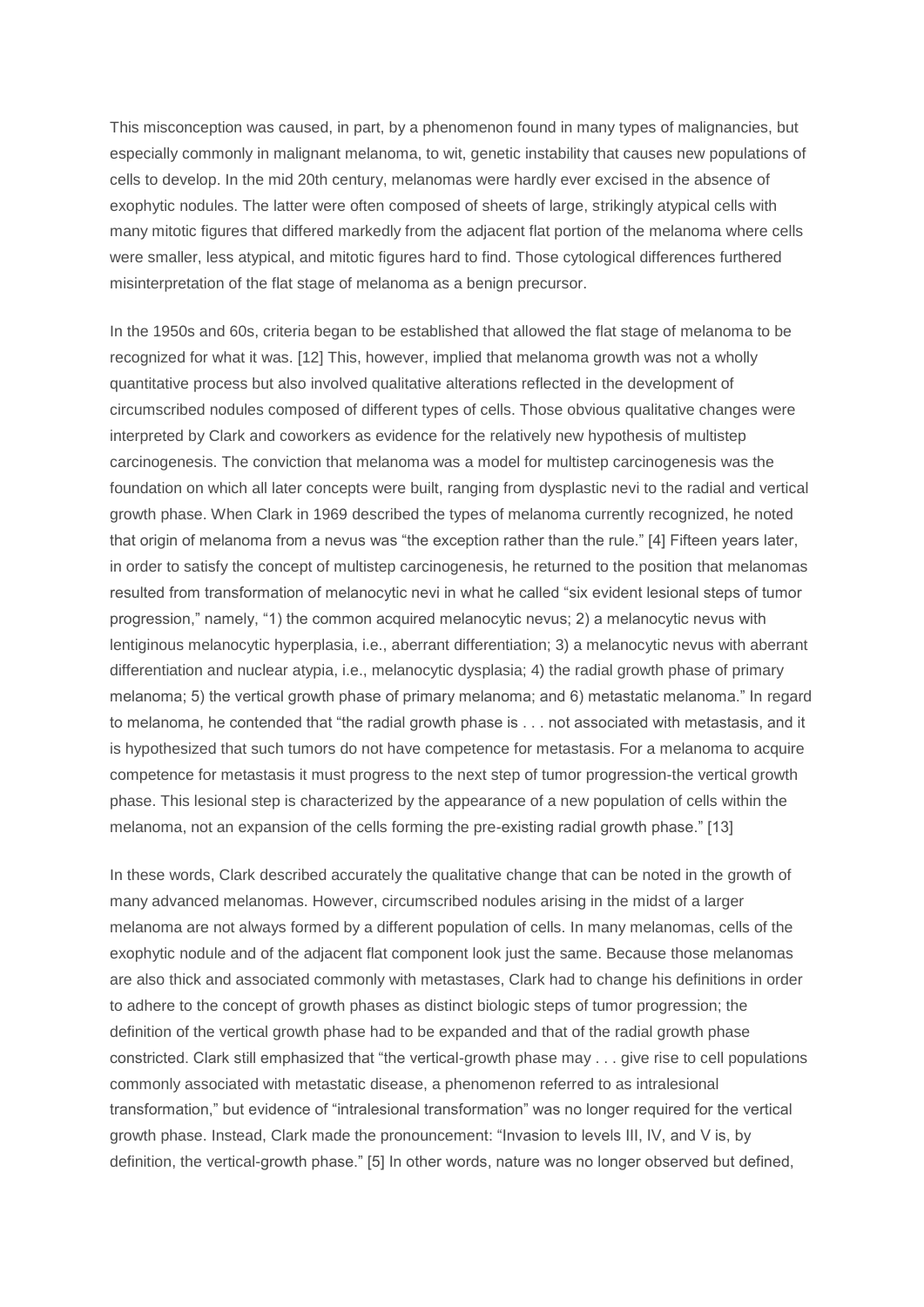but that change in attitude allowed Clark and co-workers to adhere to the concept of radial growth phase as a stage of "invasive melanoma lacking competence for metastasis." [14]

Unfortunately, it turned out that level II melanomas may also metastasize, and the definitions had to be changed again. David Elder defined the vertical growth phase of melanoma by either "at least one cluster (nest) in the dermis that is larger than the largest intraepidermal cluster" or "presence of any mitoses in the dermal component of the melanoma." [15] It was a long way from the point of origin of the concept of growth phases, namely, the authentic observation of a qualitative change in the growth of melanoma caused by development of a new population of cells, to the single mitotic figure in the dermis, and the desperate attempts to save the concept of "invasive melanoma lacking competence for metastasis" are a comedy in itself. The new definition of growth phases, however, caused the spotlight of attention to focus on mitotic figures.

The value of mitotic figures as a gauge for prognosis of melanoma had been assessed before. For example, Schmoeckel reported in 1983 that, in an "evaluation of clinical and histological prognosticators" of melanoma, "the most effective proved to be tumor thickness and mitotic activity." [16] By contrast, McGovern claimed that, "high mitotic activity . . . exerted only an indirect effect upon survival, tumour thickness being the most important prognostic determinant." [17] In the 2001 version of the staging system for melanoma of the American Joint Committee on Cancer (AJCC), mitotic figures were not mentioned at all [10]. Then came the renaissance. In 2003, a group from the University of Sydney reported results of an "analysis of 3661 patients from a single center," according to which "tumor mitotic rate is a more powerful prognostic indicator than ulceration in patients with primary cutaneous melanoma." The influence of mitoses on the 10-year survival rate was most pronounced in thick melanomas but also significant in melanomas measuring ≤ 1 mm. Most importantly, the authors noted "that patients with tumors recorded as having 0 mitoses/mm2 had significantly better survival than those with 1 mitosis/mm2." [18]

These findings, of course, were like wind for the mills of proponents of the new definition of growth phases. Stimulated by the new data, they did not hesitate to reassess their own material in regard to mitoses and soon announced that, "a new prognostic factor, VGP mitogenicity, was identified." The new term, "mitogenicity," referred to melanomas "with a mitotic rate greater than zero." Of course, that term made no sense. One may refer to mitoses as being "tumorigenic," because mitoses may be regarded as formative elements of the tumor, but to refer to a tumor as being "mitogenic," implying that the tumor is the formative element of mitoses, is obviously absurd. Yet, introduction of the new term may be regarded as a stroke of genius because "mitogenicity" sounds much more scientific than the paltry word, "mitosis." The authors concluded that "mitogenicity, a feature of the VGP, is important beyond those factors that are used at present to stage thin melanomas. . . . Our data support the incorporation of mitogenicity into the next version of AJCC staging for melanoma." [19]

That recommendation was heeded, one explanation probably being that applicants and decisionmakers were more or less identical. As a consequence, "mitogenicity" found its way into in the "final version of 2009 AJCC melanoma staging and classification" that announced, "mitotic rate replaces level of invasion as a primary criterion defining T1b melanomas." T1b melanomas were defined as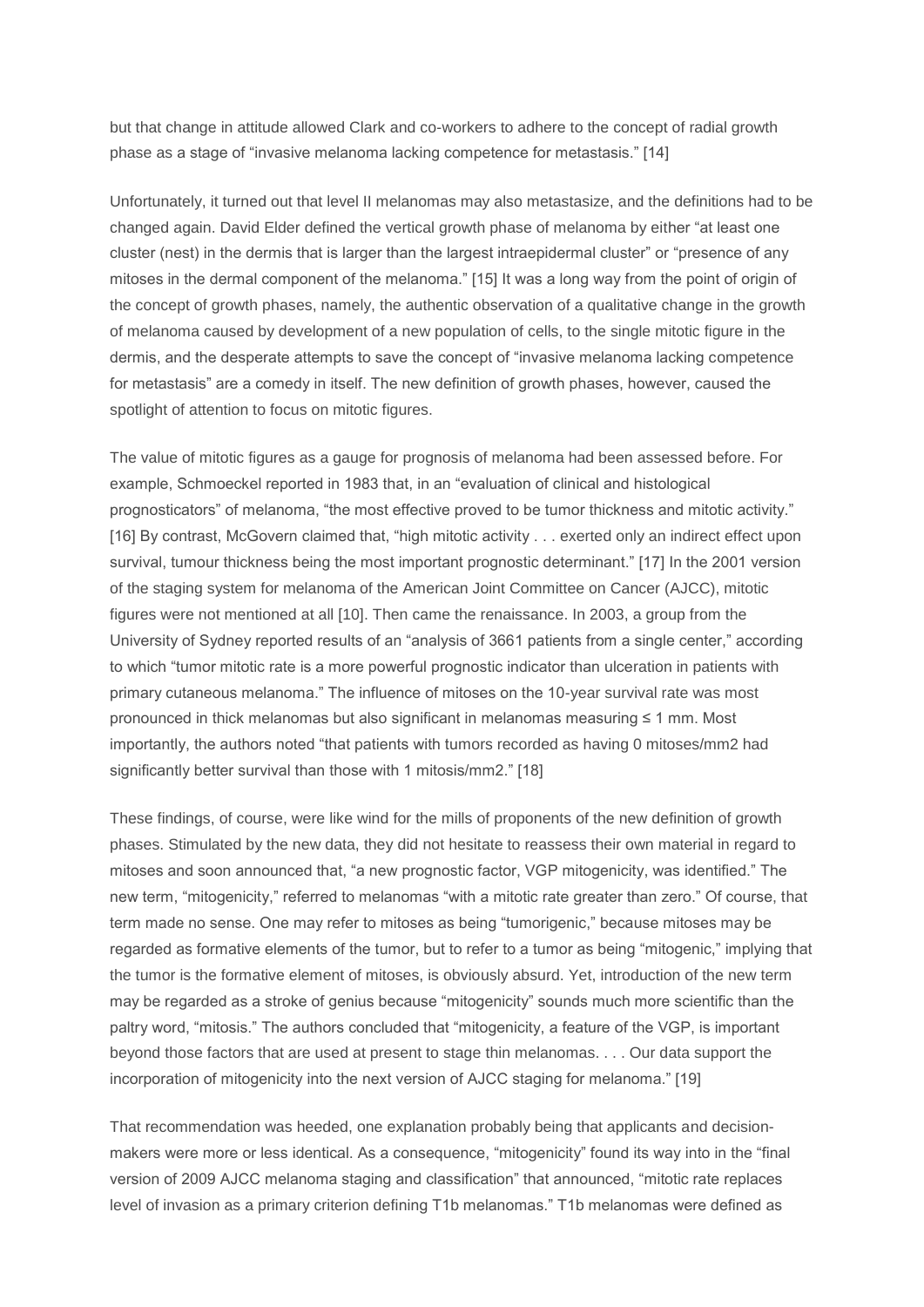melanomas measuring up to 1 mm in thickness that were either ulcerated or had a mitotic rate of ≥ 1/mm2. In regard to prognosis, the AJCC stated that, "the 10-year-survival rate was 95% for nonulcerated T1 melanomas with a mitotic rate of less than 1/mm2 and dropped to 88% if the mitotic rate was at least 1/mm2." Based on those assumed differences in prognosis, the committee concluded that "sentinel lymph node biopsy . . . should be recommended selectively for patients with T1b melanomas." [20]

But how to assess mitotic rate? The AJCC requires the "hot spot approach" that was explained in a separate "Protocol for the Examination of Specimens from Patients with Melanoma of the Skin" in these words: "The recommended approach to enumeration of mitoses is to, first, find the area in the vertical growth phase containing most mitotic figures, the so-called hot spot. After counting the mitoses in the hot spot, the count is extended to adjacent fields until an area corresponding to 1 mm2 is assessed. If no hot spot can be found and mitoses are randomly scattered throughout the lesion, then several different, randomly chosen areas should be counted, summed, and the average listed as the mitotic rate. In tumors where the invasive component is less than 1 mm in area, an attempt may be made to extrapolate a rate per square millimeter." [21]

So far, so good-but you might now ask, "Where is the comic?" When going to a comedy in your local theater, you expect to be entertained, and the same can be expected from an article that promises, in its title, to reveal a new climax in the slapstick comedy of melanoma management. A little patience, please. . . .

One comical aspect is that, in a classification advanced with the pretension to guide management of melanoma worldwide, factors influencing mitotic counts were not considered. The AJCC did not even specify whether counts should only include mitoses in the dermis, in keeping with the concept of "mitogenicity" as a "feature of the vertical growth phase," or those in the epidermis as well. It did not specify whether only routine sections stained with hematoxylin and eosin were approved for assessment of mitotic rate, or whether other techniques were also permitted. Immunohistochemical stains for mitotic figures (MF) are far more sensitive. For example, a recent study using "an antibody to phosphohistone H3 (pHH3, ser10) that labels MFs in all stages of mitosis" revealed marked differences to the count of mitoses in H&E sections. "The mean MR was 1.63 by anti-pHH3, and 0.67 for H&E, representing a mean increase of 243%." [22] Most importantly, the AJCC did not declare how many sections should be screened for presence of mitotic figures. It is evident that results may differ considerably if 10, rather than 5 or 2, sections are examined.

There are many other factors that influence mitotic rate. One is time. Mitoses usually take between 30 and 120 minutes, and the metaphase is much shorter. Mitotic rate may, therefore, depend on whether or not a surgeon decides to make a coffee break before the next biopsy. In high-ploidy cells, metaphases have been found to be prolonged in time [23]. Hence, the increased number of mitoses commonly found in nodules of melanoma composed of markedly atypical cells may be caused not only by enhanced proliferation but also by prolongation of the metaphase. Once a melanoma has been excised, mitotic rate is influenced by fixation. Poor or delayed fixation results in a reduced mitotic rate.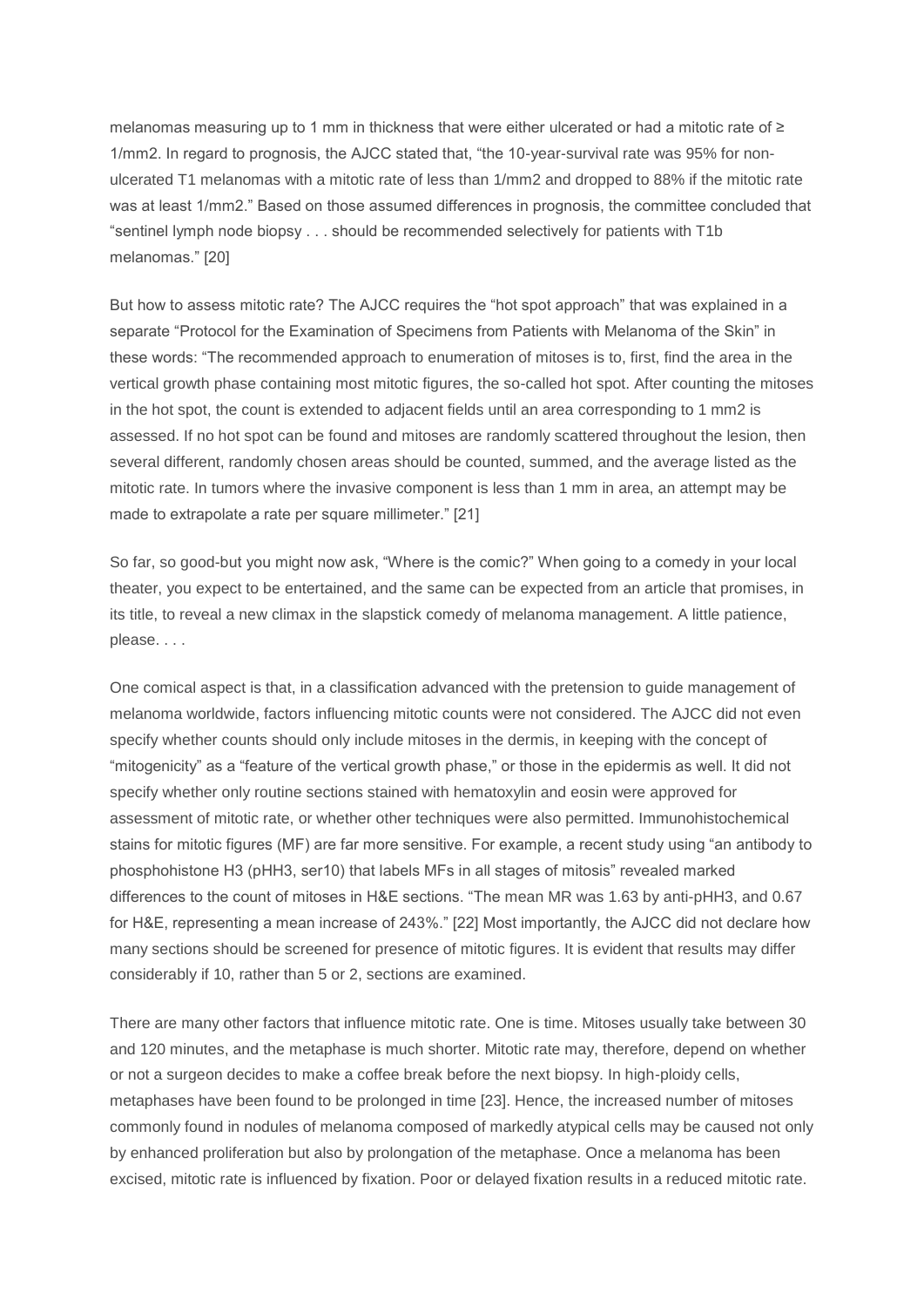The decrease in counts of mitotic figures was said to be "largely due to their decreased identifiability, and only partly attributable to a completion of the cell cycle." [24]

Identification of mitotic figures is often difficult and unreliable, especially in the case of thick sections or shrinkage artifacts caused by poor fixation or processing. It may be rendered impossible by crush artifacts. When a melanocyte in mitosis is discovered, it may be difficult to decide whether that cell is located at the junction or in the uppermost portion of papillary dermis. Moreover, not every mitotic figure in a melanoma is produced by a neoplastic melanocyte. Fibrocytes, endothelial cells, and inflammatory cells may also undergo mitosis, and when this happens in the substance of a melanoma, distinction from mitosis of a neoplastic melanocyte may be impossible; if additional sections are cut for immunohistochemistry, the mitotic figure in question is usually no longer visible. If there are many mitotic figures, all those problems are of little consequence because one can neglect a doubtful finding. The American Joint Committee on Cancer, however, blinded by statistical computations, defined T1b melanomas by a mitotic rate of 1/mm2, and with that threshold, each doubtful finding can make a difference.

In nearly all studies that evaluated reproducibility of histopathologic parameters, the interobserver reliability for mitotic rate was poor [25-27]. After having re-discovered the prognostic significance of mitotic figures, the melanoma group of the University of Sydney also re-assessed interobserver reproducibility and came to a very different result. Although reproducibility for mitotic rate was worse than for tumor thickness and ulceration, it was judged as being "excellent." The authors attributed that deviation from results of previous studies to the advantages of the "hot spot approach." They argued that, in most previous studies, "the number of mitoses in at least 10 HPFs over the entire lesion was determined and then expressed as the average number of mitoses/5 HPF. . . . As the number of mitotic figures often varies greatly between different parts of a tumor, . . . there is likely to be significant measurement error between observers." [28]

The authors were right: by focusing on the "hot spot" and then counting the total number of mitoses in the "hot spot" and adjacent fields corresponding to an area of 1 mm2, reproducibility of mitotic rate can be enhanced. However, they neglected a pitfall that they dug themselves and into which the entire melanoma group of the American Joint Committee on Cancer fell in a slapstick comedy manner, namely, the consequences of combining the "hot spot approach" with a threshold of 1 mitotic figure.

With the original approach, counting mitoses in a broad area and then giving an average number per 5 high power microscopic fields, a threshold of 1 mitotic figure might be meaningful because the average mitotic rate is usually lower in thin melanomas. With the "hot spot approach," a threshold of 2 or more mitotic figures might also be meaningful because more than one mitotic figure in a circumscribed area implies enhanced proliferation. Detection of a single mitosis, however, implies nothing.

One mitotic figure can be found in any melanoma if one looks hard enough. It can be found in any nevus. In a recent study of banal melanocytic nevi, at least one mitotic figure was found in between 19.5 and 42.8% of cases, depending on whether sections were stained with hematoxylin and eosin or immunohistochemical markers for mitoses [29]. Those numbers could have been raised to nearly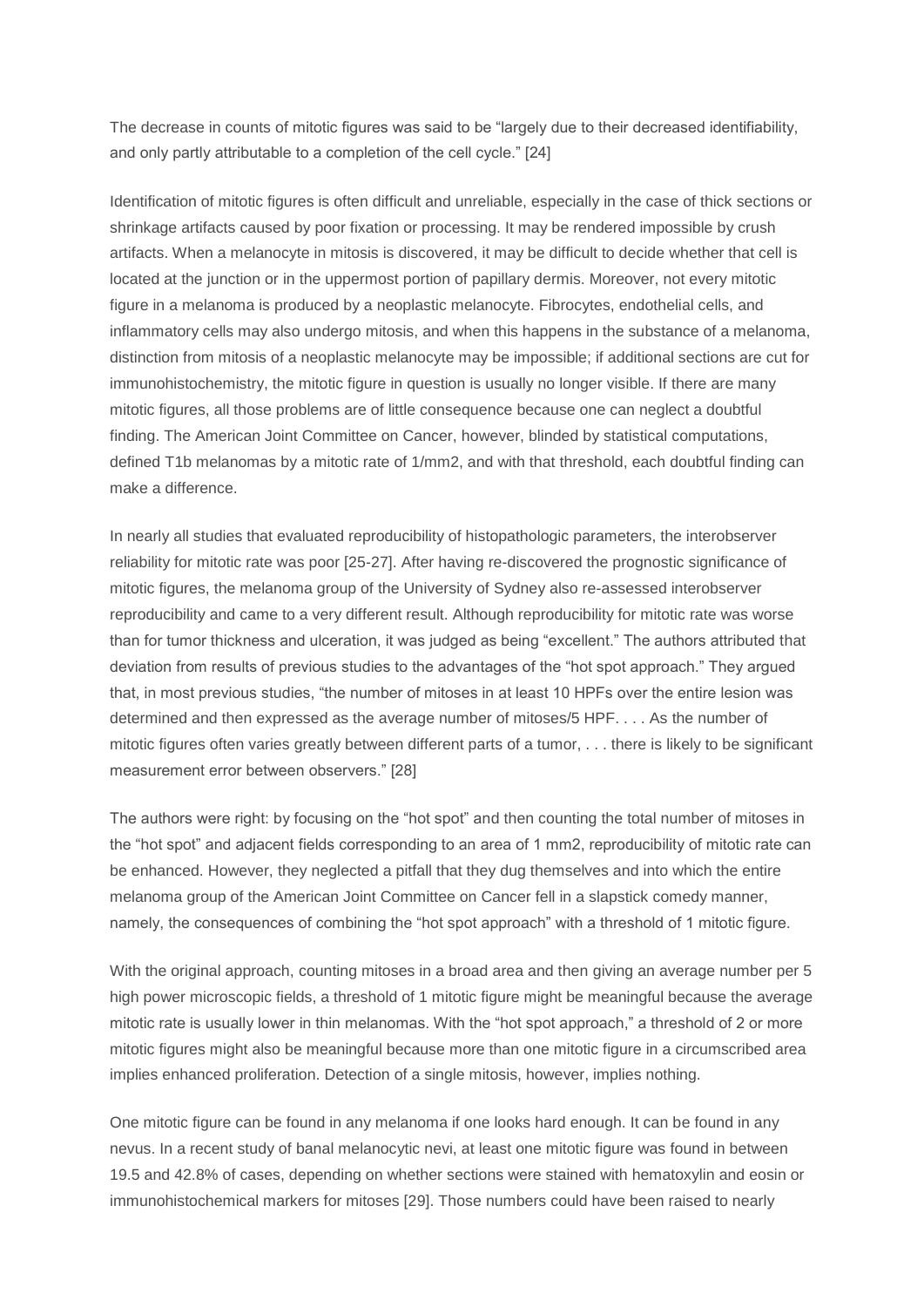100% if lesions had been examined entirely. The high priests of melanoma prognostication love complex computations, but one easy computation has never been made by them: if a melanoma has a diameter of 1 cm, and the thickness of a histopathologic section is 5 ?m, then one needs 10,000 through 5, equal 2000, sections to assess that lesion completely. Of course, no pathologist can study 2000 sections thoroughly for presence of mitotic figures. Instead, a few sections are studied, and if one mitosis is found, it could be the only one in the entire melanoma. If none is found in 10 or 20 sections, it could be found in section 1850. Parenthetically, it has been known, since the 1850s, that the mode of propagation of cells in animals and plants is division. Since more than a century, this is what one learns in the basic biology class in school. How can anybody, let alone professors of medicine, expect that a melanoma, i.e., a growing neoplasm, could be devoid of mitoses? How can anybody attach prognostic significance to a single mitotic figure? And yet, if a pathologist finds a single mitotic figure in a melanoma and then assesses mitotic rate by use of the "hot spot approach," that mitotic figure is the hot spot. If, in accordance with the guidelines of the American Joint Committee on Cancer, "the count is extended to adjacent fields until an area corresponding to 1 mm2 is assessed" and no more mitoses are found, the mitotic rate will automatically be ≥1/mm2 and will thus fulfill criteria for stage T1b. And what are T1a melanomas? There is a synonym for them, namely, "T1b melanomas in which mitoses have not been searched for long enough." In other words, the new classification of thin melanomas is based entirely on chance, and lots of sweat, computations, and research dollars have been spent for nothing but a joke. Isn't that hilarious? With the new melanoma classification, the American Joint Committee on Cancer has proved itself as a genuine Joint Comedy on Cancer.

But the best is still to come: Proponents of that Comedy on Cancer had not the slightest idea what they were doing when setting the threshold for mitoses at ≥1/mm2. They were unaware of the circumstance that, by following the recommended "hot spot approach," their own definition for T1b melanomas would be fulfilled by demonstration of a single mitotic figure. This is evidenced by the fact that they continued to speak of "mitotic rate" and "hot spot approach," although there is no need to follow that approach in order to classify a melanoma as T1a or T1b [20]. Once a single mitotic figure is found, the work is done. That this was never considered qualifies "mitogenicity" for a straight 9 on the limitless madness scale (which is much more than the 8.5 for "natural break points for primary-tumor thickness" because that scale is logarithmic).

Earthquakes of similar magnitude have been recorded only rarely. The latest one of the very few in history that reached a magnitude of 9 on the moment magnitude scale was the Sendai earthquake in Japan. The devastation that followed was terrible, but it was not caused chiefly by the original quake but subsequent events, such as a tsunami, an explosion in a nuclear power plant, and several aftershocks. Likewise, "mitogenicity," the latest eruption on the limitless madness scale for melanoma, has been followed by comical aftershocks of lower magnitude that may have serious consequences. Despite its limitations, the new AJCC classification, including "mitogenicity," might have some limited value for statistical evaluations. As a finding based principally on chance, however, "mitogenicity" can never be used for decision-making in individual cases. Curiously, that obvious fact was not appreciated by the AJCC, according to which "sentinel lymph node biopsy . . . should be recommended selectively for patients with T1b melanomas." [20] The story of sentinel lymph node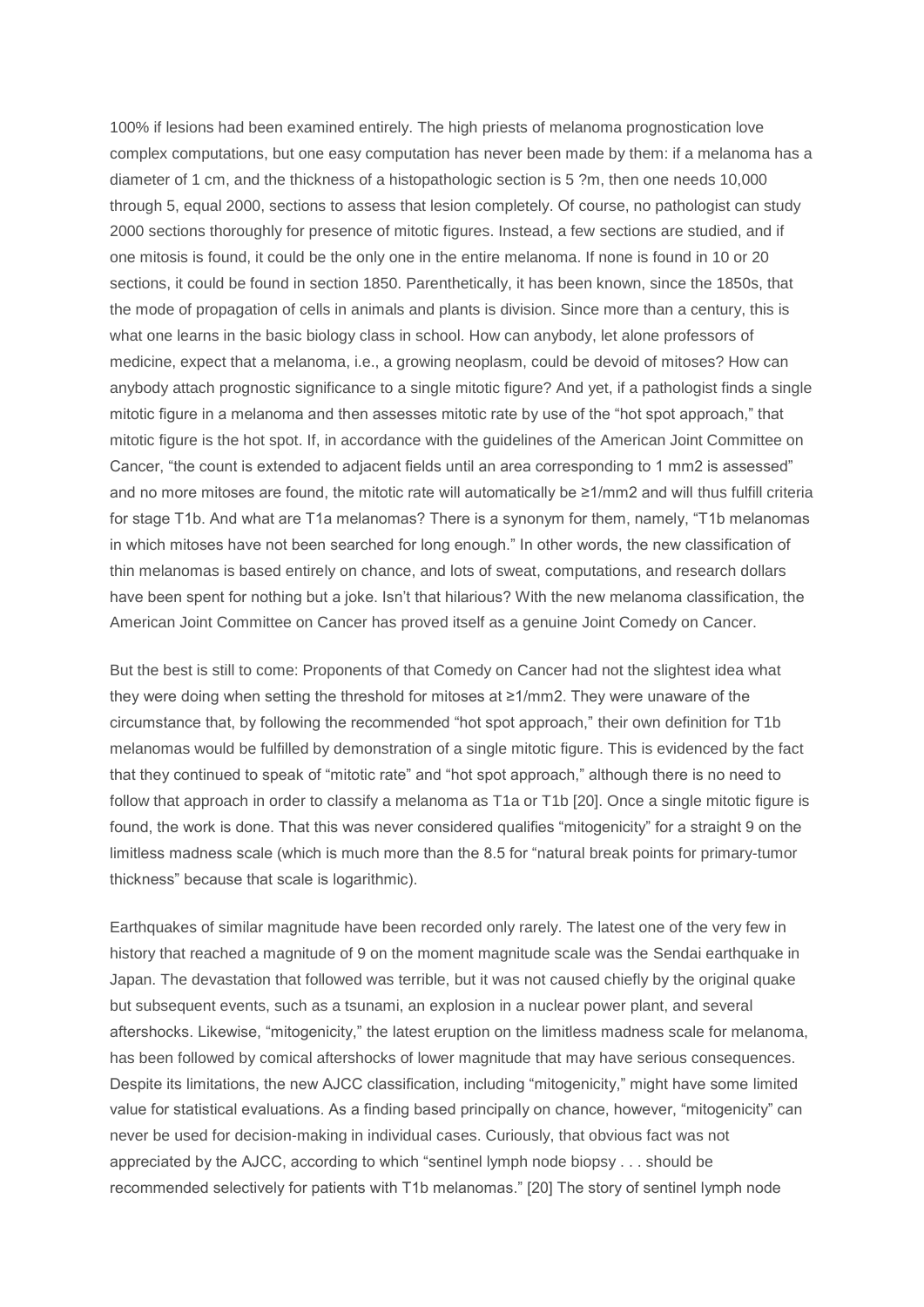biopsy is yet another comical episode in melanoma management; although it has import only for staging and has not been shown to have any therapeutic effect, it is "offered" to patients as if it would do them any good [30].

For an individual patient with a thin melanoma, however, demonstration of a single mitotic figure, possibly the only one in hundreds of sections, may have drastic consequences. According to the new classification, that melanoma must be classified as stage T1b and may result in a sentinel lymph node biopsy. If that biopsy is assessed in accordance with the new AJCC staging system that "considers it acceptable to classify nodal metastases solely on the basis of IHC staining," a few cells stained with "at least one melanoma-associated marker" qualify as stage N1, and all too often result in prophylactic lymph node dissections [20]. The latter are associated with significant morbidity but do not reduce mortality because, even in the case of nodal metastases, removal of lymph nodes does not affect metastases in internal organs from which patients eventually die [31]. In brief, detection of a single mitotic figure may cause harm and distress, and if one such figure is present in the few sections of a thin melanoma that are being examined, patients can only hope that it is overlooked by the pathologist.

One may now ask whether that new climax in the comedy of melanoma management is truly comical, whether it is ridiculous or sad, whether it should make us laugh or cry. Those opposites, however, do not exclude one another. Already Aristotle pointed out that "comedy deals in the risible, and the risible is an aspect of the shameful, the ugly, or the base." [2] In the Middle Ages, French physician Laurent Joubert noted that we laugh at "something that strikes us as ugly, deformed, dishonest, indecent, malicious and scarcely decorous," especially at deeds or sayings "which have the appearance of ugliness without being pitiable." In Joubert's view, laughter was always related to joy but could never be joy unalloyed because some measure of scorn or dislike for baseness and ugliness could not be avoided. "Given that everything which is ridiculous arises from ugliness and dishonesty," Joubert argued, it follows that "anything ridiculous gives us pleasure and sadness combined." [32]

Although laughter is not only caused by the ridiculous but may also be an expression of pure joy, those observations had substance and exerted a profound influence on the perception of comic and laughter. Laughter was thought of chiefly as "a subdivision of the base," an expression of scorn for certain vices. Although Aristotle had insisted that the vices deserve to be reproved and laughter, therefore, had a moral role to play in our lives, laughter came to be perceived with distaste [2]. Thomas Hobbes criticized those who "think the infirmities of another sufficient matter for his triumph" [33] and referred to laughter as an expression of weakness, "a sign of pusillanimity" that was "incident most to them, that are conscious of the fewest abilities in themselves; who are forced to keep themselves in their own favour, by observing the imperfections of other men." [34] In his view, laughter was a form of incivility and needed to be eliminated or at least controlled [2]

Is it a form of incivility to speak of a "slapstick comedy of melanoma management" and of an "American Joint Comedy on Cancer"? As a matter of fact, the comedians and their comedy fulfil all requirements for the ridiculous, but is it not impolite to ridicule them? After all, they are colleagues who intend to accomplish their tasks in serious fashion and who, in many fields, may be smarter than the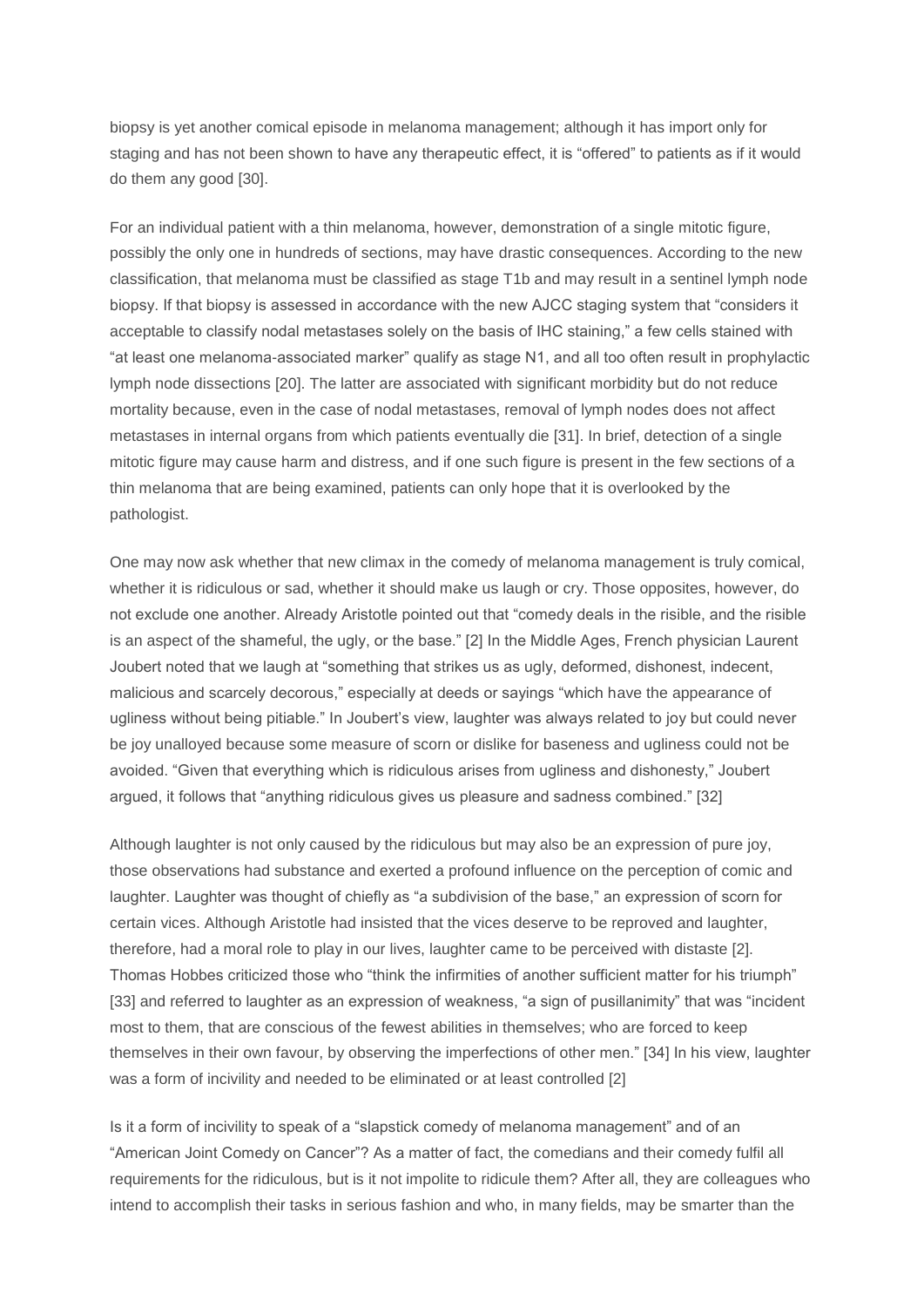one mocking them. Laughter at the expense of others has always aroused mixed feelings and has often been reproached. For example, when the prime father of physicians, Hippocrates, was once called to Democritus, the "laughing philosopher," he found the latter laughing in the face of citizens weeping for him. Hippocrates first took Democritus to task for his insensitivity, but Democritus explained that, "I am laughing only at mankind, full of folly," and at a world in which men occupy themselves "with matters of no value, and consume their lives with ridiculous things." When Hippocrates left him, he was deeply impressed by "the very wise Democritus, who alone is capable of giving wisdom to everyone in the world." [2]

That's what laughter about the ridiculous is about. It is not personal but laughter at the folly of mankind. And it fulfills a function, namely, imparting wisdom, if only a little grain of it. For that purpose, mock is often better suited than serious debate. George Meredith noted that "the laughter of satire is a blow in the back or the face," whereas "the laughter of comedy is impersonal and of unrivaled politeness, nearer a smile; often no more than a smile." The comedy of melanoma management would not have been to the taste of Meredith because it is a slapstick comedy. Its jokes are far too obvious for the refined senses of an English gentleman of the 19th century, and the laughter created by them lingers between that of satire and comedy. Nevertheless, presentation of melanoma management as the comedy that it is may stand Meredith's "test of true comedy," namely, "that it shall awaken thoughtful laughter." [1] Some thoughts arising from that laughter might have a salutary effect on melanoma management.

## **References**

1. Meredith G. An essay on comedy and the uses of the comic spirit. Westminster: Archibald Constable and Company, 1897:25.

2. Skinner Q. Hobbes and the classical theory of laughter. In: Sorell T, Foisneau L (eds.). Leviathan after 350 years. Oxford: Oxford University Press, 2004:139-66.

3. Weyers W. Excision of melanoma in historical perspective-triumph of irrationality for nearly a century. Dermatopathology & Conceptual. 1997;3(3):238-46.

4. Clark WH Jr, From L, Bernardino EA, Mihm MC. The histogenesis and biologic behavior of primary human malignant melanoma of the skin. Cancer Res. 1969; 29(3):705-27.

5. Clark WH Jr, Ainsworth AM, Bernardino EA, Yang CH, Mihm MC Jr, Reed RJ. The developmental biology of primary human malignant melanomas. Sem Oncol. 1975;2(2):83-103.

6. Kunte C, Geimer T, Baumert J, et al. Prognostic factors associated with sentinel lymph node positivity and effect of sentinel status on survival: an analysis of 1049 patients with cutaneous melanoma. Melanoma Res. 2010;20(4):330-7.

7. Kerns MJJ, Darst MA, Olsen TG, Fenster M, Hall P, Grevey S. Shrinkage of cutaneous specimens: formalin or other factors involved? J Cutan Pathol. 2008;35(12):1093-6.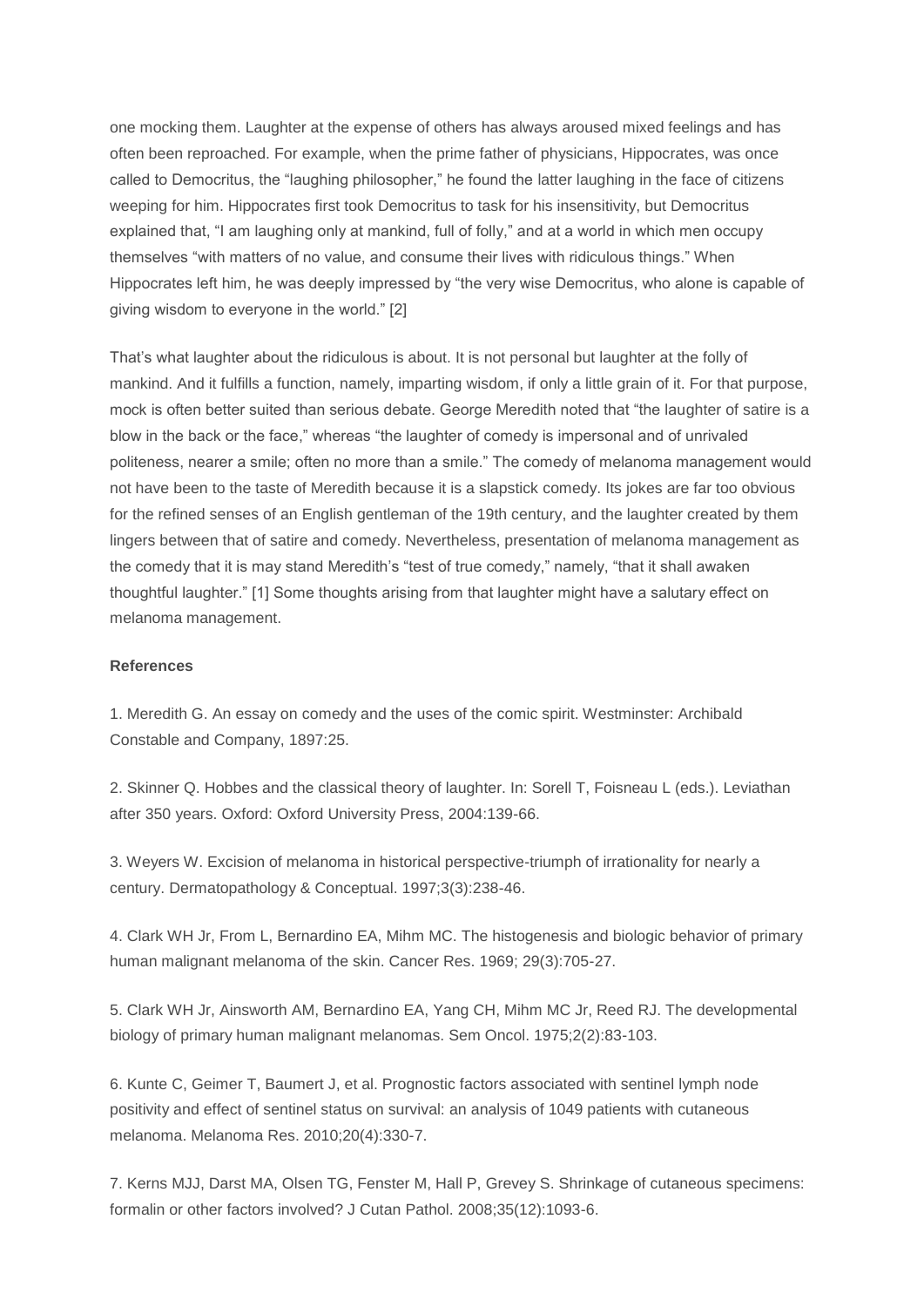8. Hudson-Peacock MJ, Matthews JNS, Lawrence CM. Relation between size of skin excision, wound, and specimen. J Am Acad Dermatol. 1995;32(6):1010-15.

9. Breslow A. Thickness, cross-sectional areas and depth of invasion in the prognosis of cutaneous melanoma. Ann Surg. 1970;172(5):902-8.

10. Balch CM, Buzaid AC, Soong SJ, et al. Final version of the American Joint Committee on Cancer staging system for cutaneous melanoma. J Clin Oncol. 2001; 19(16):3635-48.

11. Day CL, Lew RA, Mihm MC Jr,. The natural break points for primary-tumor thickness in clinical stage 1 melanoma. New Engl J Med. 1981;305(19):1155.

12. Weyers W. Criteria for diagnosis of melanoma histopathologically in historical perspective. Dermatopathology: Practical & Conceptual. 2002;8(4):8.

13. Clark WH Jr, Elder DE, Guerry D IV, Epstein MN, Greene MH, Van Horn M. A study of tumor progression: the precursor lesions of superficial spreading and nodular melanoma. Hum Pathol. 1984;15(12):1147-65.

14. Elder DE, Guerry D IV, Epstein MN, et al. Invasive malignant melanomas lacking competence for metastasis. Am J Dermatopathol. 1984;6 Suppl 55-61.

15. Elder D, Elenitsas R. Benign pigmented lesions and malignant melanoma. In: Elder D, Elenitsas R, Jaworsky C, Johnson B Jr (eds.). Lever's Histopathology of the Skin. 8th ed. Philadelphia, New York: Lippincott-Raven, 1997:656.

16. Schmoeckel C, Bockelbrink A, Bockelbrink H, Koutsis J, Braun-Falco O. Low- and high-risk malignant melanoma-I. Evaluation of clinical and histological prognosticators in 585 cases. Eur J Cancer Clin Oncol. 1983;19(2):227-35.

17. McGovern VJ, Shaw HM, Milton GW, Farago GA. Prognostic significance of the histological features of malignant melanoma. Histopathology. 1979;3(5):385-93.

18. Azzola MF, Shaw HM, Thompson JF, et al. Tumor mitotic rate is a more powerful prognostic indicator than ulceration in patients with primary cutaneous melanoma. An analysis of 3661 patients from a single center. Cancer. 2003;97(6): 1488-98.

19. Gimotty PA, Elder DE, Fraker DL, et al. Identification of high-risk patients among those diagnosed with thin cutaneous melanomas. J Clin Oncol. 2007;25(9):1129-34.

20. Balch CM, Gershenwald JE, Soong SJ, et al. Final version of 2009 AJCC melanoma staging and classification. J Clin Oncol. 2009;27(36):6199-206.